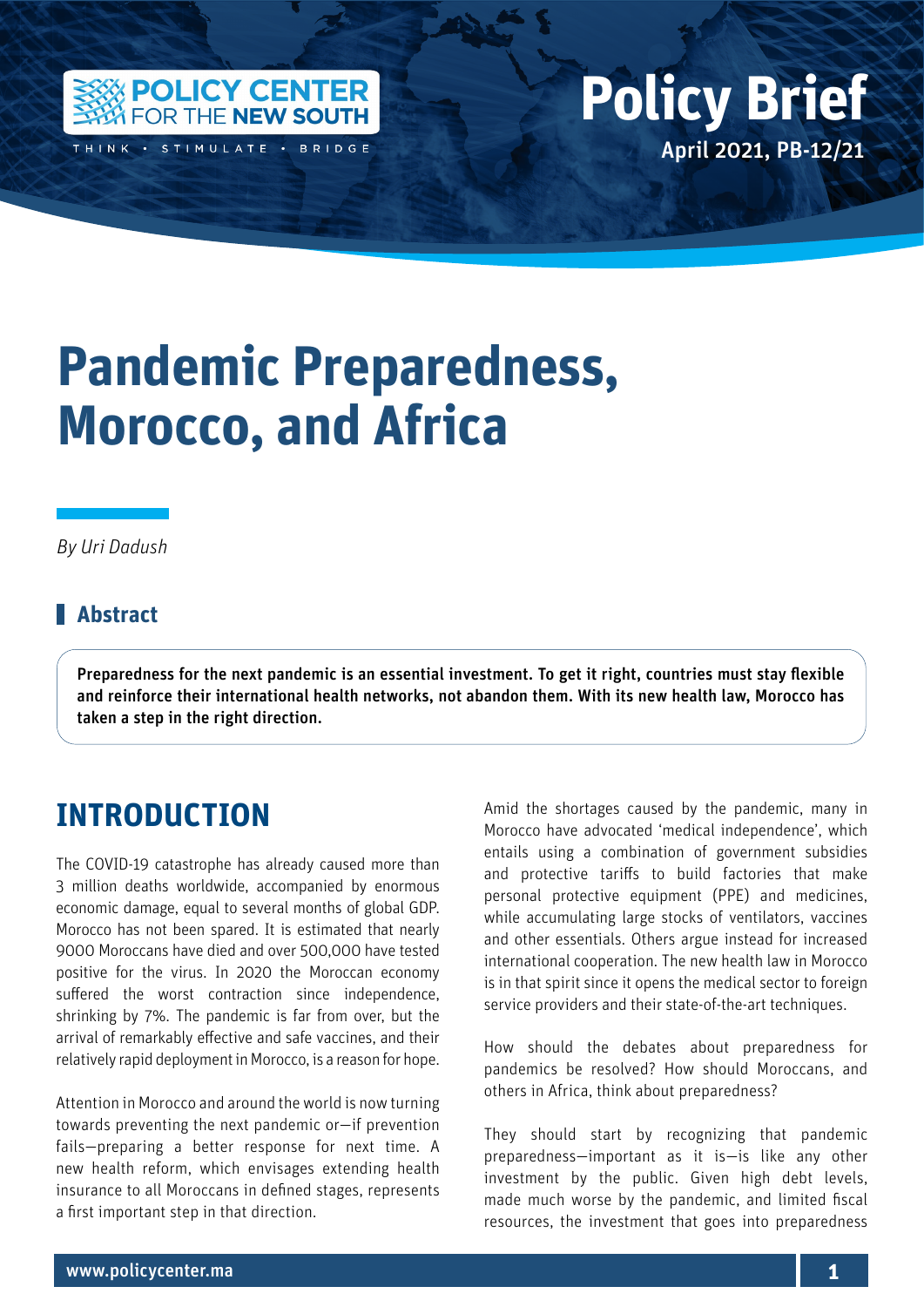must balance risk and return. The prize is the avoidance or mitigation of an extremely damaging event. At risk are the resources required to prepare. For example, will new factories that produce ventilators be of use once this pandemic ebbs, and will dealing with the next pandemic require large numbers of ventilators?

### **Four Truths**

Here are some facts drawn from the experience with COVID-19 which I believe help chart the right policy course.

#### **The cost of preparedness is likely to be small compared to the devastation caused by pandemics.**

Even if a country opts for a high level of preparedness, entailing stockpiling of medical equipment, establishing a comprehensive early-warning and disease monitoring system, and creating contingent field-hospital capacity, and even if it builds new factories to produce medical equipment and medicines, the cost of doing so is likely to be small compared to the effect of avoiding or mitigating a pandemic. This should not be read as saying that any investment in preparedness is justified or even useful.

McKinsey has estimated that an effective preparedness strategy at the global level—involving all countries would cost \$20 billion to \$30 billion in upfront investment over two years, followed by an annual outlay of \$5 billion to \$10 billion. In the scenario explored by McKinsey, preparedness would include an early warning and investigation system in every region, the building of emergency operation centers for crisis management, stockpiling of equipment and medicines, and regular simulations of rapid response scenarios. Considering the damage inflicted by a pandemic can reach tens of trillions of dollars, the likely return on investment in preparedness is high even if the mitigation is only minimally effective.

By definition, pandemics are global. But this does not mean that preparing for pandemics is mainly a global responsibility. Pandemics affect families, villages, provinces, and whole nations; it is at the local and national level that they devastate the economy and harm people, and that is where action must be taken to prevent and contain them.

The policy implication is that all countries, even the poorest in Africa, must invest in preparedness. There are many valid reasons why poor countries should receive more aid—for example, to deal with the economic fall-out of the pandemic—but they do not (or should not) require financial incentives from abroad to prepare for pandemics, because it is in their vital interest to do so. The bigger question is, however: prepare for what, exactly?

# **Pandemics are rare and impossible to predict**

There have been many epidemics—which affect certain regions or groups and have been contained within boundaries—but few pandemics. The last pandemic comparable to COVID-19 was the Spanish Flu of 1918, which was far more deadly, partly because the world was, compared to today, entirely unequipped to deal with it, with fewer medical resources, no antibiotics, no anti-viral medicines, no vaccine, and no real-time sharing of medical information or data. The Spanish flu and the many epidemics that have occurred since each had distinct characteristics, requiring different therapies and vaccines. The polio virus eventually succumbed to global vaccination, but no vaccine has been developed for malaria or HIV-Aids, for example, though effective therapies have been found for them after many years of trying. In macroeconomic policy we learnt at great cost that 'every crisis is different'—clearly every epidemic is different, too.

The policy implication is that the stockpiles of equipment or medicines that were needed in the last pandemic may not be of much use in the next. What matters instead is the ability to identify the disease early on and to be able to adjust in real time before it spreads out of control. Rapid identification and response both point to investment in research on pathogens, which is the comparative advantage of the most technologically advanced nations. The scientific advances that paved the way to mRNA vaccines have proved essential in the COVID-19 pandemic, and the more we know the more likely it is we can respond better in the future. The need to respond rapidly also requires filling the gaps in the coverage and quality of the healthcare system, gaps the pandemic has exposed. But this is something countries need to do anyway, not only to deal with pandemics.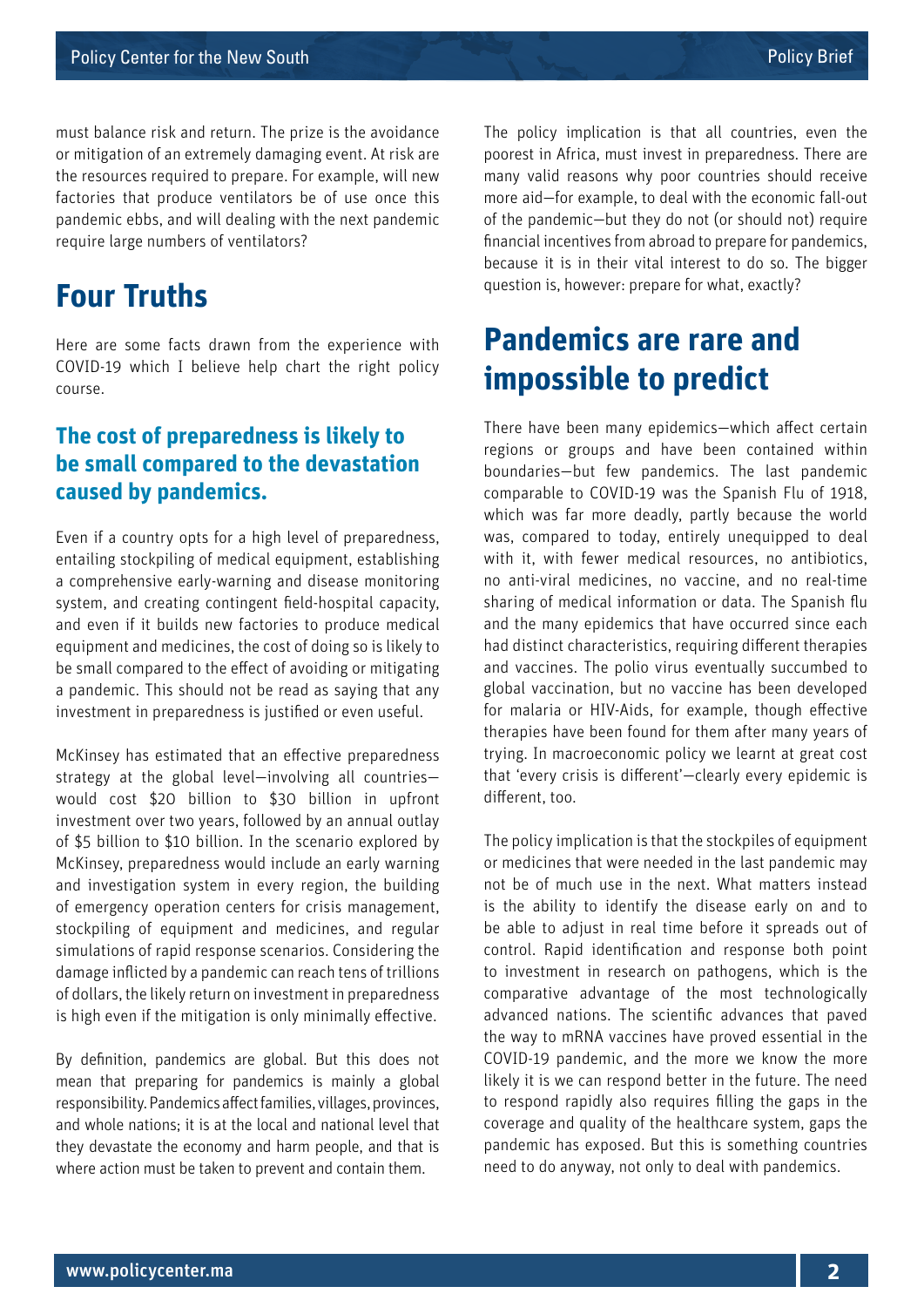#### **Above all, pandemic preparedness and response require sound governance.**

The differences between countries in COVID-19 infection and death rates are remarkable.

To the surprise of many, poor country outcomes have been generally better than those of richer countries (Table 1). Some of the difference in severity can be accounted for by factors including urban density, climate and seasonality, insularity, and age structure of the population, since younger populations were less affected.

#### Table 1: Incidence of COVID-19

Table : Incidence of COVID-19 and contributing factors: selected countries Cases per 100000 population Deaths per 100000 population Share of population over 65 Medical doctors per 1000 population Estimated GDP growth in 2020 (IMF) **European Union 5095.8 108.1 20 3.7 -6.1 USA** 9296.9 167.4 16 2.6 -3.5 **Morocco** 1359.2 24.1 7 0.7 -7 **Tunisia** 2287 78.1 9 1.3 3 8.8 **South Africa** 2626.1 89.8 5 0.9 -7 **Nigeria** 79.4  $1$  3 0.4  $-1.8$ **Algeria** 270 7.1 7 1.7 -6 **Ethiopia** 197.7 2.7 4 0.1 6

But these are structural features over which countries have limited control. In my view, after those factors, the most important variable determining pandemic outcomes is the quality of the government response. In countries where the disease was recognized early and taken seriously from the outset—China, Japan, New Zealand, Denmark, Morocco, to name a few—relatively few people died, even though the economic impact—due in part to the global contraction—was severe. In countries where the danger of the disease was persistently minimized especially when that happened at the top of the governing hierarchy—and where experts were ignored (or ridiculed and threatened), as in Brazil and the United States, many people died, and the economic devastation was, if anything, worse.

Moreover, the disease had a bigger impact on the poorest and more vulnerable in society, and high inequality especially in access to health care as in Brazil and the United States—contributed to the severity of outbreaks and led directly to high death rates. Unequal access to healthcare across geographies and social classes is, of course a feature in Morocco, even though—as discussed below—major efforts were made to ensure that those who fell ill with COVID-19 received care. Across most of sub-Saharan Africa, access to quality healthcare is precarious for all except a privileged few. The policy implication is that more must be done to fight inequality, especially in access to healthcare.

Does one also need to make the obvious point that leaders must care, must be ready to give bad news, and must believe in science?! The answer, unfortunately, is yes. Still, voters are clearly taking note: Donald Trump would, I believe, still be president today if the pandemic in the United States, which has killed over 560,000 people, had been better managed.

#### **Globalization helps prepare for and respond to pandemics**

Pandemics have been with us since ancient times, long before people spoke of globalization. The Black Death outbreak of bubonic plague wiped out much of the population of Europe, North Africa and Eurasia in seven years starting in 1346, when the predominant mode of transportation was the horse-drawn cart. As Yuval Harari has argued, to avoid pandemics it is not enough to stop or slow globalization—a current fad in many countries, including in Morocco. Instead, humanity would have to revert to the Stone Age when long-distance travel was by foot.

Contrary to the views of some, without globalization, and the international trade and scientific exchange associated with it, it would have been impossible for any country acting in isolation to have acquired so quickly enough masks, gloves, and ventilators, or to have developed vaccines and tested them so quickly, or to have produced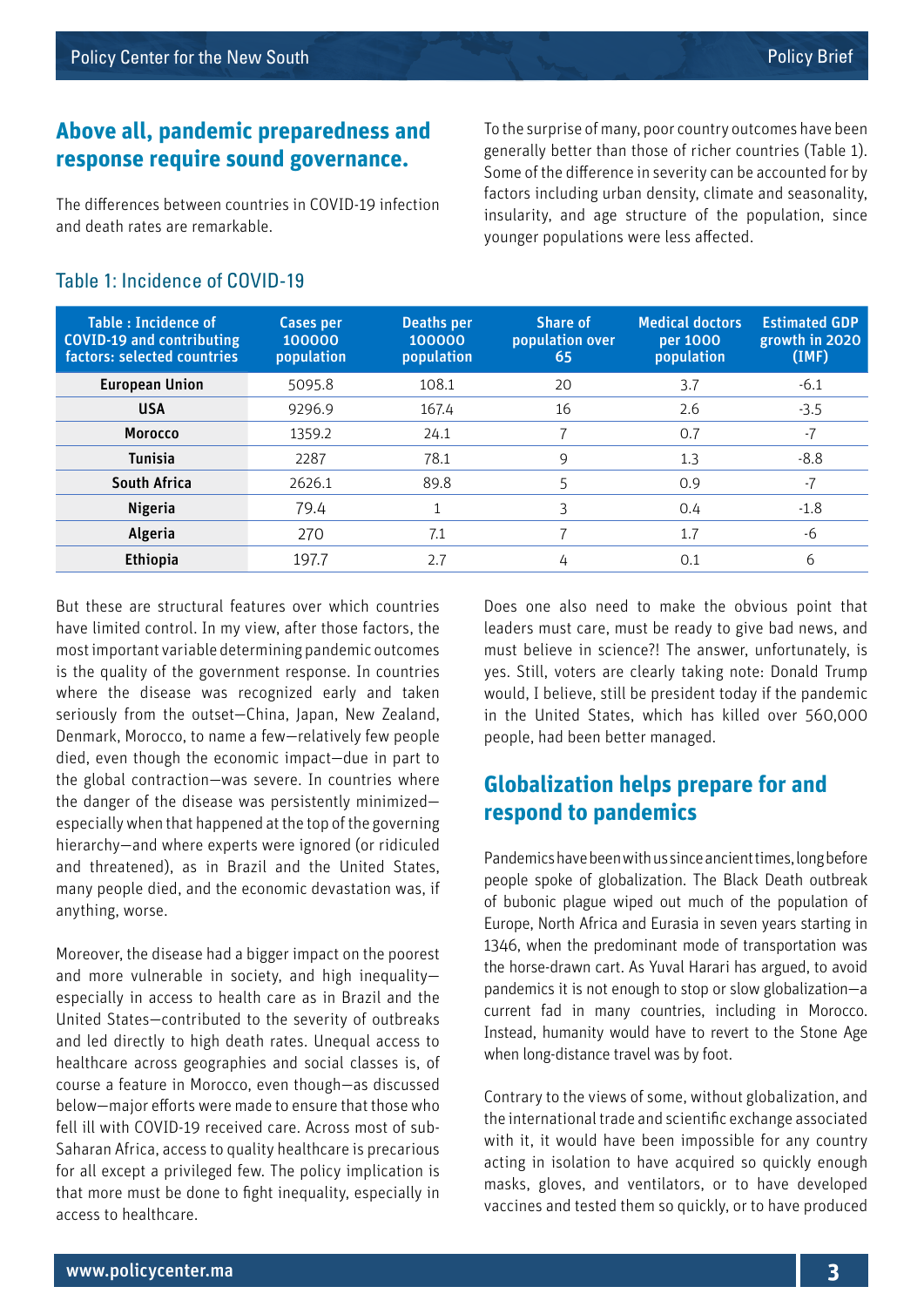them in massive quantities drawing on sophisticated supply chains requiring hundreds of ingredients.

Especially given the impossibility of predicting the nature and timing of the next pandemic, the key to preparedness will be flexibility and the ability to tap global know-how. In policy terms, that means nurturing medical networks (equipment, medicines, services, expertise, data, and information) across open borders, not cutting them off.

# **Country Strategies**

In summary, countries that want to contain the next pandemic must establish an early warning system—which represents a modest but critical investment in diagnosis, information gathering, and reporting. This is especially important in Africa and other poor countries which have limited medical capacity to deal with outbreaks once the disease has taken hold. Above all, countries must retain flexibility because pandemics are unpredictable. To do so, they should refute the siren song of 'medical independence' and instead nurture international networks in all aspects of healthcare, including in the supply chain for medicines, equipment, and know-how.

Many countries, beginning with those in Africa, need to do more to improve the quality and inclusiveness of their health systems, which they should do anyway to fight all disease, not only pandemics. The number of doctors in large population countries in sub-Saharan Africa ranges from 0.1 per thousand population to 0.9 per thousand population. In Morocco, there are just 0.7 per 1000 population. This compares with 2.6 per thousand in the United States and 3.5 per thousand in the European Union. The poorest countries need more aid to invest in better healthcare and to deal with the economic fall-out from the crisis, but they do not—or should not—need new incentives to control pandemics, which is in their vital interest anyway. As in all fields of policy, the quality of governance is critical to success in preparedness.

Morocco's new framework law on social protection and health reform provides an interesting example of what can be done even in a constrained fiscal environment. The law aims to expand support for families (child allowance) and to move in stages towards compulsory universal health insurance in Morocco, eventually to cover an additional 22 million Moroccans. Application of the new law is expected to cost 51 billion Dirhams per year (approximately \$5.1 billion), of which 23 billion Dirhams (approximately \$2.3 billion) will be covered by the government and the remainder by social and healthcare contributions from the workers covered by the scheme. The law also envisages making more use of international medical resources, including recognition of degrees and competencies acquired abroad, and encouragement of foreign investment in Morocco's health system.

### **International Coordination**

International coordination has benefits, such as ensuring that countries with less resources don't get elbowed out of the way, but it is not a panacea. As shown in the relatively slow vaccine rollout in the European Union, coordination also carries costs and risks in the form of bureaucratization, slowness, and minimum-commondenominator solutions which do not work in a crisis.

That said, the international community has a significant role to play in controlling pandemics. The World Health Organization (WHO), the World Bank and the African Development Bank—to name the leading actors in the poorest countries—can contribute to improving preparedness in at least three ways: they can help identify best practices in preparedness and disseminate them across the world; they can strengthen mechanisms for global surveillance (for example to identify new virus strains) and share data on the progress of diseases internationally, a facility which already exists in the WHO; most important, working with the private sector and health ministries, they can encourage more international collaboration in the development of therapies and vaccines. Especially important are investments in techniques that enable the quick development of medicines, as well as protocols that promote their rapid testing and deployment.

In the end, however, the primary responsibility for pandemic preparedness lies with countries. Morocco's rapid deployment of vaccines, and its just-announced health reform are only a start, but they point the way for the rest of Africa.